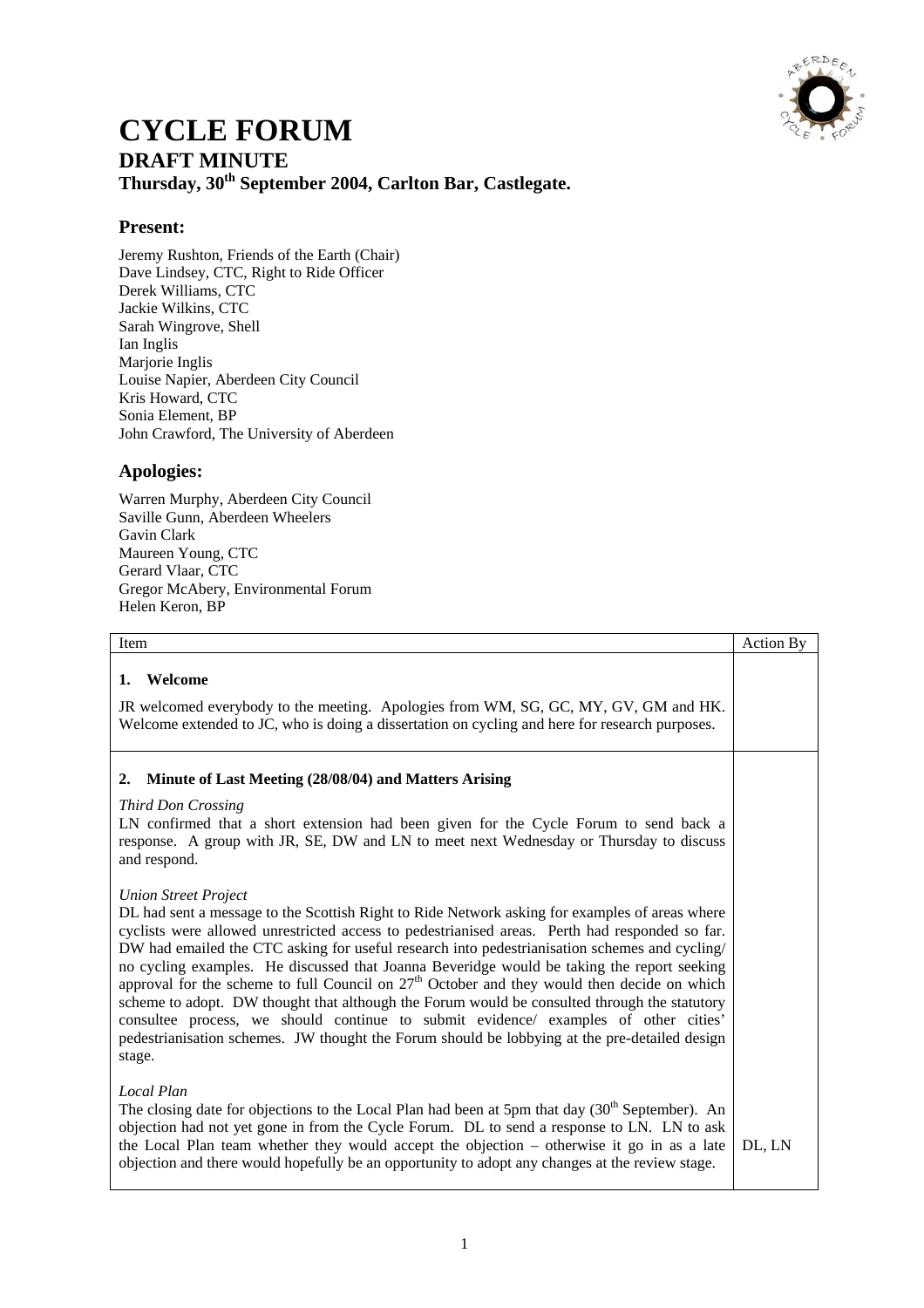| <b>NESTRANS Money</b><br>Environment & Infrastructure Committee had approved this. The Forum would be asked to<br>identify projects to spend the £50,000 available. LN to set up a meeting with Graeme McKenzie<br>and the group that had put forward the original suggestions for the first round of NESTRANS<br>money $-$ JR, HK and DL.                                                                                                                                                                 | LN        |
|------------------------------------------------------------------------------------------------------------------------------------------------------------------------------------------------------------------------------------------------------------------------------------------------------------------------------------------------------------------------------------------------------------------------------------------------------------------------------------------------------------|-----------|
| Cycle Map<br>LN found out the cost of another print run from Lovell Johns:<br>$1000 - £2,060.00$<br>2000 - £2,620.00                                                                                                                                                                                                                                                                                                                                                                                       |           |
| LN believed that requirements for the cycle maps would decrease and it would then make more<br>sense to do another run once the current map had been updated. It was thought that this matter<br>should be deferred until the next meeting.                                                                                                                                                                                                                                                                |           |
| Western Peripheral Route<br>LN had contacted Tony Grant at Sustrans and spoken to him about the WPR Managing Agents<br>decision not to allow cycle access on the new bridges to be built over the Don, and especially the<br>Dee. TG had agreed to pass on LN's email to someone who worked in the Trunk Roads<br>department of the Scottish Executive who was the unofficial cycling officer.                                                                                                             |           |
| Cycle Parking<br>JW confirmed that SW, DT and herself had met up to the Cycle Parking Audit. They had<br>divided the city centre into 3 areas and were seeing where people were unofficially parking their<br>bikes. They were working on the premise that new sites should be identified and that little and<br>often was the key. They had arranged a meeting for Monday where they would be prioritising<br>the sites in order to spend all of the £10,000 the City Centre Partnership had put forward. |           |
| 3. Loose Ends                                                                                                                                                                                                                                                                                                                                                                                                                                                                                              |           |
| Green Route to Hazelhead<br>DW to email Cllr Greig and progress this issue. LN believed that it was being partially<br>addressed by a planning application for the Kepplestone site and that the Access Officer was<br>looking at funding an upgrade of the route out to Hazelhead.                                                                                                                                                                                                                        | <b>DW</b> |
| Cycle Map Audit<br>Item deferred until next meeting.                                                                                                                                                                                                                                                                                                                                                                                                                                                       |           |
| Cycle Training<br>LN had recently received a number of queries about this and was uncertain of how to progress<br>the issue. DW to speak to Ewen Kay in order to find out his views – as EK had written that cycle<br>training needed to be addressed to reduce cycling casualties. DL to speak to Cycling Scotland to<br>find out how often they came up to Aberdeen and how much they cost. He would also find out<br>what role other Council's played in cycle training.                                | DW        |
| Constitution<br>JK, LN and JW to look at.                                                                                                                                                                                                                                                                                                                                                                                                                                                                  |           |
| Possible new project – cycle links to Torry<br>4.                                                                                                                                                                                                                                                                                                                                                                                                                                                          |           |
| Deferred until next meeting.                                                                                                                                                                                                                                                                                                                                                                                                                                                                               |           |
| <b>Finance</b><br>5.                                                                                                                                                                                                                                                                                                                                                                                                                                                                                       |           |
| DL had raised this issue as there was a small amount of money left in the bank account that could<br>still be spent.                                                                                                                                                                                                                                                                                                                                                                                       |           |
| <b>Format of future meetings</b><br>6.                                                                                                                                                                                                                                                                                                                                                                                                                                                                     |           |